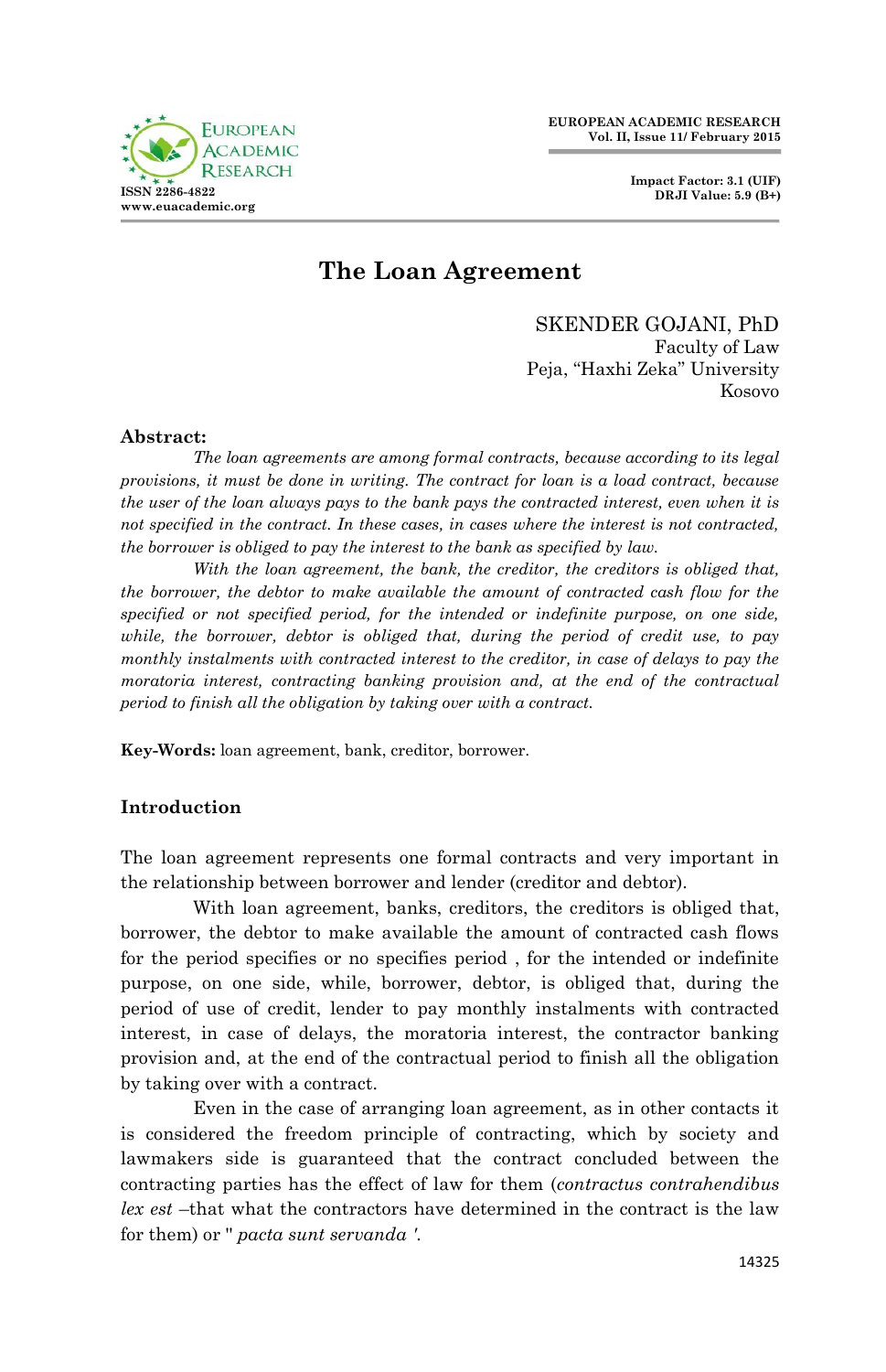It is obvious that loan agreement creates juridical effects between parties and does not create legal effects against third persons' *res inter alios acta ".*

### **Loan Agreement**

The issue of loan agreement, is with social and economic particular importance of interest, because also to the social interest to legally regulate that subject.

Loan agreement, even though the report and legal work - business, in which, mainly applies the principle "Ius Dispositivum", however, in considerable aspect it is legally considered as civil law, contract law, the tout law, law for business entities, law for financial organizations, low for commercial papers etc. Lending and contracting for credit, is one of the most significant business transactions in banking activities.

With loan agreement, banks, creditors, owed to creditors, borrower, the debtor to make available the contracted amount of cash flow for the specified or indefinitely period, for the intended or indefinite purpose, on one hand, while, borrower, debtor owes that, during the period of use of credit, to creditor to pay monthly instalments with contracted interest, in case of delays, the moratoria interest, the contracting banking provision and at the end of the contractual period to finish all the obligation by taking over with a contract.

The loan agreement is a contract bilateral, labelled, usually expressed in monetary value. For the sake of importance loan agreement, even with the legal provisions, is required that agreement to be in written and with formal character. The form of loan agreement is a validity of its condition *Conditio Sine Qua Non*, with loan agreement, *ex leges*, it should be set the amount of the loan with the terms of receiving the loan and its return.

It is worth to highlight the particular of the loan agreement which consists of bank lending authority that, it, even before the expiration of the contract, may revoke the contract unilaterally when it determines that the borrower is not using the loan according with the contractual destination. Debtor borrower falls in insolvency, even when that fact is not actually verified by court procedures, business entity, the debtor bankrupt or dies, in that manner that the creditor in non-circumstances would be put in an unfavourable legal position.

However, the lending bank, such situations should this confirmed, otherwise, it would respond to the borrower due to unauthorized exit from the contract and that it should be compensate.

On the other hand, the borrower, even in conformity to the liability law, may leave the contract for loan agreement, prior using of credit, when you can repay the loan before the stipulated term, to what earlier to inform the credit bank; also, if credit bank, would suffer damage, that damage, the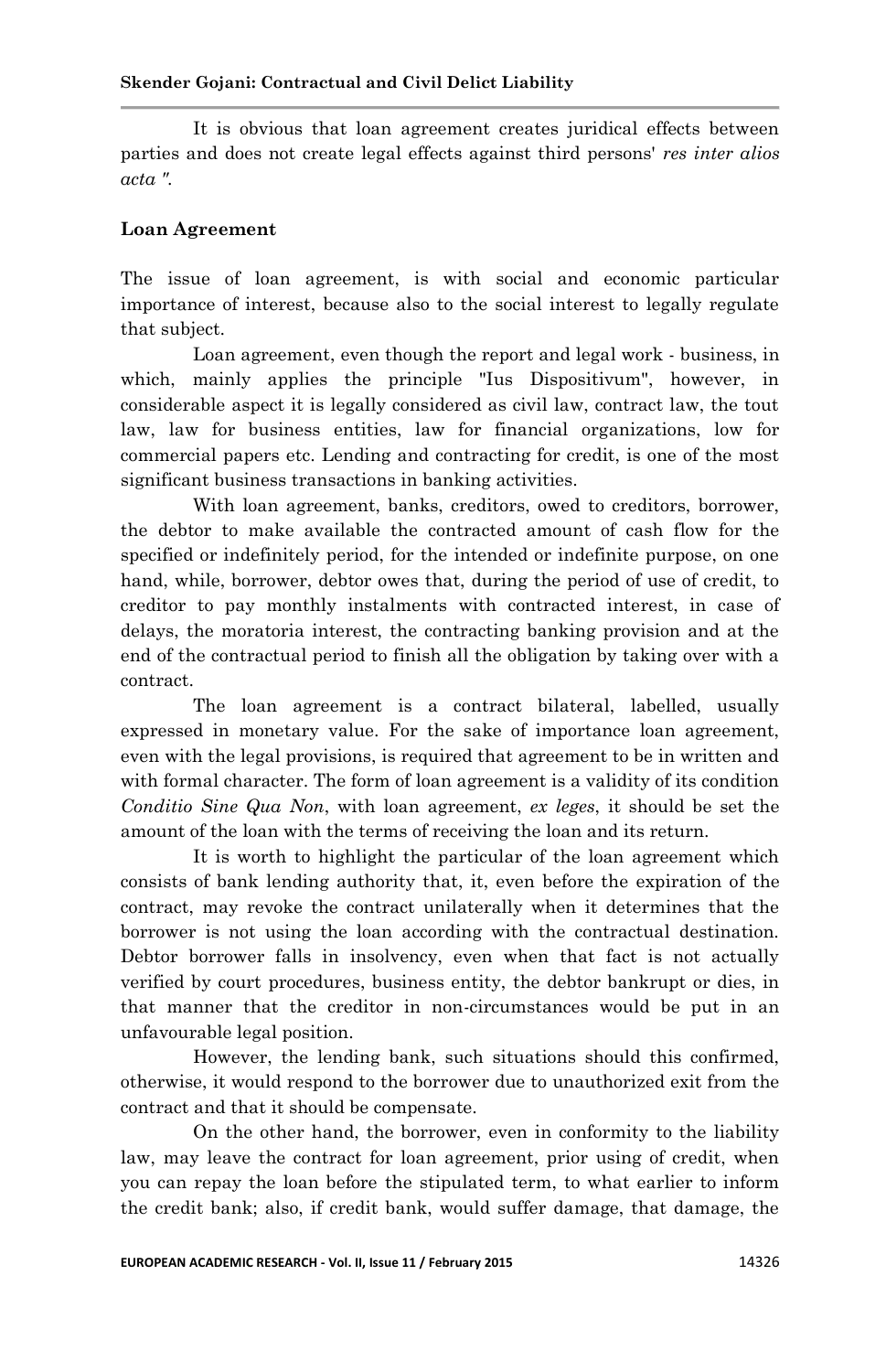borrower would have been obliged to give reimbursement for the damage caused.

When the borrower, return the loan to the creditor before the deadline specified in the contract, he is not obliged to, from the date of liquidation of the loan early, until the expiration of the contract, to pay the contractual interest, on one side, nor the credit bank would not have the right that for that period, to take the contractual interest, on the other hand. To avoid ambiguities in the interpretation and application of these provisions, whenever, particular importance have the contractual provisions between creditor and borrower.

## **The Difference between Loan and Borrowing**

The loan agreement differs from borrowing agreement for the fact that:

- In the loan agreement, mainly is the bank, while in the borrowing agreement, the lender except the bank can be each natural or legal entity;
- The loan agreement is realized with money, while the borrowing agreement with money and other goods;
- In the borrowing agreement, unlike that for loan agreement, the borrower usually is authorized by the lender to dispose with the borrowing thing, even, times to times, to dispose it as owner;
- The borrowing agreement can be practiced also from other business entities despite banks as creditor;
- While borrowing can be practiced with interest rate and without interest rate, the loan cannot be imagined to be applied without interest rate, because, precisely, the interest rate is one of the most important profits of crediting - banks and,
- While the loan agreement, practically, is a formal contract, the borrowing agreement, can be the same, but is practiced as non-formal contract.

In practice, in conformity with the loan types, the loan agreement are manifested in different forms.

According the juridical-credit reports lengths, loans, also loan agreements, can be: short term, usually up to one year; medium term, from 1 year up to 5 years and long term, usually more than five years;

## **According the creditor character, loans can be:**

Bank, public, business loan, in which the creditor can be business entity, as it is the company, corporate etc. and foreign, when the creditor can be the state or other state entity of the foreign state.

# **Meanwhile, according to the nature of the activity, loans can be:**

Industrial, municipal, craft, agricultural, residential, etc.

**EUROPEAN ACADEMIC RESEARCH - Vol. II, Issue 11 / February 2015** 14327 **Credit, according to the form in which it is given, it may be:**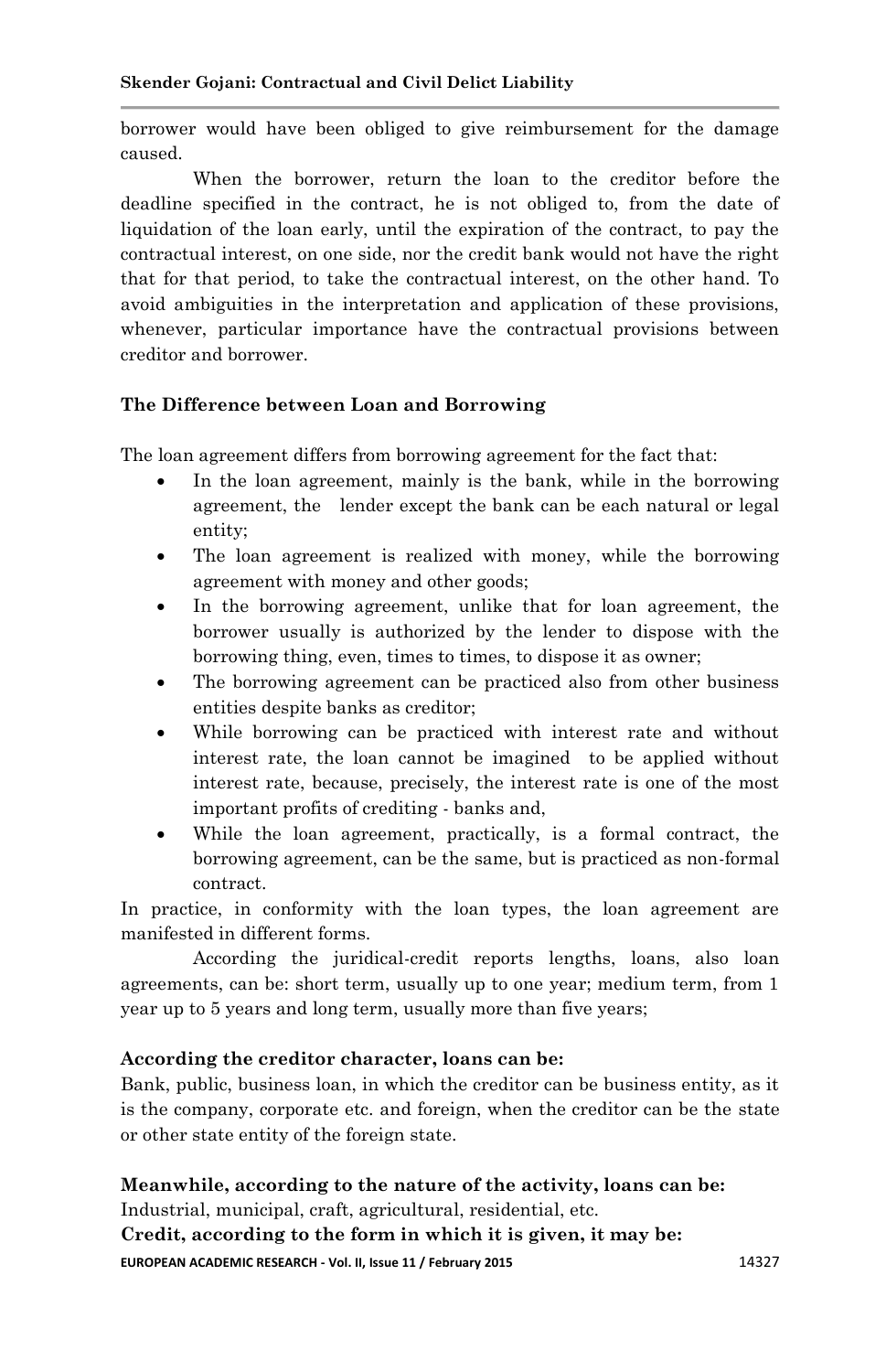Commercial, goods, monetary-goods.

# **Credit, depending on the economic destination and the use of funds earned with loan agreement, may be:**

Manufacturing, consumer-spending, investment.

# **According to the form of ensuring orderly return of credit, credit can be:**

**Personal,** which is practiced when the lender believes the borrower's personality and, in that faith, afford the loan. This business work is more applied and affirmed in the Albanian customary law (fiducia), mainly based on trust, say the man, honor, name, fame and notoriety, however, in actuality, for different reasons, is preferred the real credit application;

**Real**- covered or supported, based on the contractual instrument for securing the request of the creditor and the debtor's obligation, such as hostages, mortgages, bank guarantee etc.

### **Instruments for Strengthening the Loan Agreement**

Credit, according the instrument to strengthen, more specifically the execution of the loan agreement, can be practiced in the form:

**Mortgage** respectively **Lombardy,** in which is practiced the mortgage of commercial paper, of the consumer (special commercial paper) or precious item "safe contract". Often is practiced the *relombard*, in which the bank, which, earlier, by contract has obtained a right of pledge on commercial paper or precious item, to acquire loan from other banks, to that bank award in mortgage the same mortgage. Loans under the Lombard practice are allowed up to 80% of the value of the Lombard facility. Lombard legal work accomplished with bilateral contract, oneroze, formal, consensual and labeled, to which, in the case of a legal vacuum, apply adequate provisions for loan agreement. With loan agreement on the basis of pledge of commercial paper, the bank approves loan of specific amount with the insurance of treasury bills which is owned by the users of credit. Lombardy credit is realized through loan agreement, except commercial paper, mortgage for the Lombarde loan van be also the precious item, item with distinguishing value, in general;

**EUROPEAN ACADEMIC RESEARCH - Vol. II, Issue 11 / February 2015** 14328 **The pledge of commercial paper or precious item,** in which case, the bank is obliged to borrower to make available the certain monetary amount, for a (un) certain time, with or without interest rate, with or without certain destination and borrower or credit user as pledger, at the moment when he liquidate the loan under the contract, to return to the previous regular situation the collateral pledge. On the other hand, the borrower - the pledger, is obliged that to the bank- pledger, to provide mortgage the contracted collateral and to pay the loan amount in conformity with the loan agreement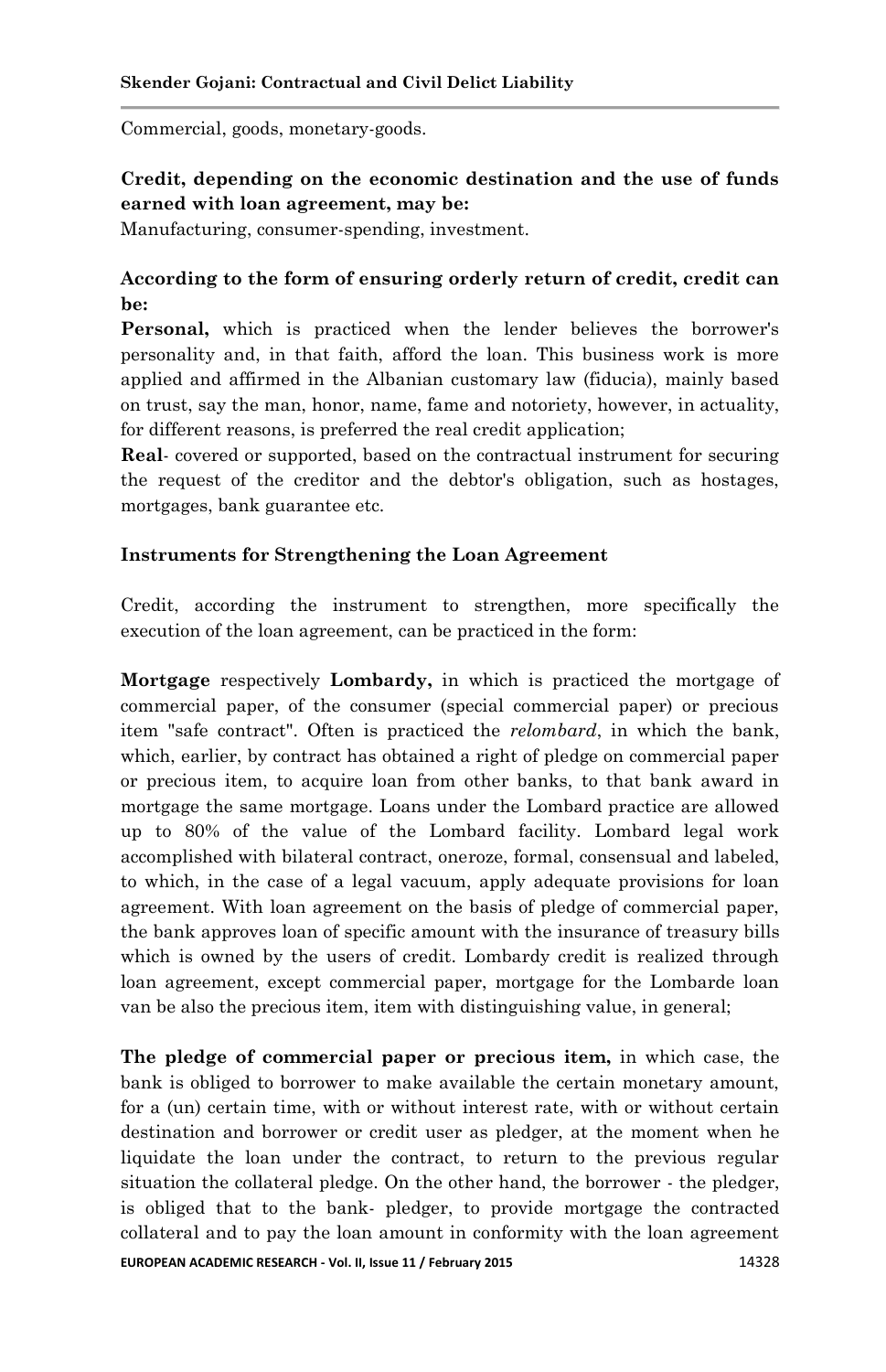at the same bank; Lombard contracts, despite the standard substantially elements, in conformity with the law, has the naming and definition of pledge collateral with the amount or value of the pledged collateral, the pledger address, loan amount, annuity and contractual interest rate;

**Eskonte,** as a special bank job with mixed elements of loan agreement and the contract for the purchase of commercial unexpired papers; When the owner of commercial unexpired paper has urgent need for cash, in compromise with the bank, from that bank lends monetary loan and, award mortgage unexpired commercial paper, therefore that bank can put pledge the unexpired commercial paper at the other bank and, from that to realize loan for itself.

In that case, is practiced *reeskonti;* therefore it can be applied *diskontim* of unexpired commercial paper, so, it can be sold to the bank and, the transaction is usually done through the commercial paper; from the moment of buy-sell of commercial paper, it passes from the former owner in the purchasing bank, in the active of its assets; in those transactions, are used the terms "sale", "buy-sales" or "diskontim" which, practically are synonymous;

**Diskonte** when the nominal value of the commercial trade paper is determined by its value on the day of diskonte; banks, as the buyer, to the seller of commercial paper, retains the right to regression, otherwise, when the contract for diskonte, to suppose the unexpired bill, exclude the right of the of acquiring bank for regression.

**Forfeit**, which consists on diskontim of commercial unexpired paper, in which case, purchasing bank, explicitly exempted from authorization for regression of commercial paper purchased only with respect to fertility but not with its variety, for that reason also the price of commercial paper discounted acording forfeit, compared with its diskontim, it should have been a bit above. In practice, often are applied buy-sell transactions of unexpired bills of exchange, in which case, the buyer assumes once their execution and so exclude his possibility to make the regression against the seller, however, the obligation of vendors unexpired exchange bill, remains latent, even though, with eventual clauses in the transaction of diskontim forfeit, he takes out the responsibility for himself in that direction of;

**EUROPEAN ACADEMIC RESEARCH - Vol. II, Issue 11 / February 2015** 14329 **Factoring bank contract** to which the client provides the bank or other business entity to sell short-term requirements of the contract for delivery of goods or the provision of services before expiration, while the factor bank liable to compensation of the offer, the same, accept it regardless of the transaction, the client or factor, keeps the risks for collection of demand. The contract for factoring involves several juridical institutions, the first (a) Cesion; (b) Pre-cpontract and, (c) the essential elements of the contract for buy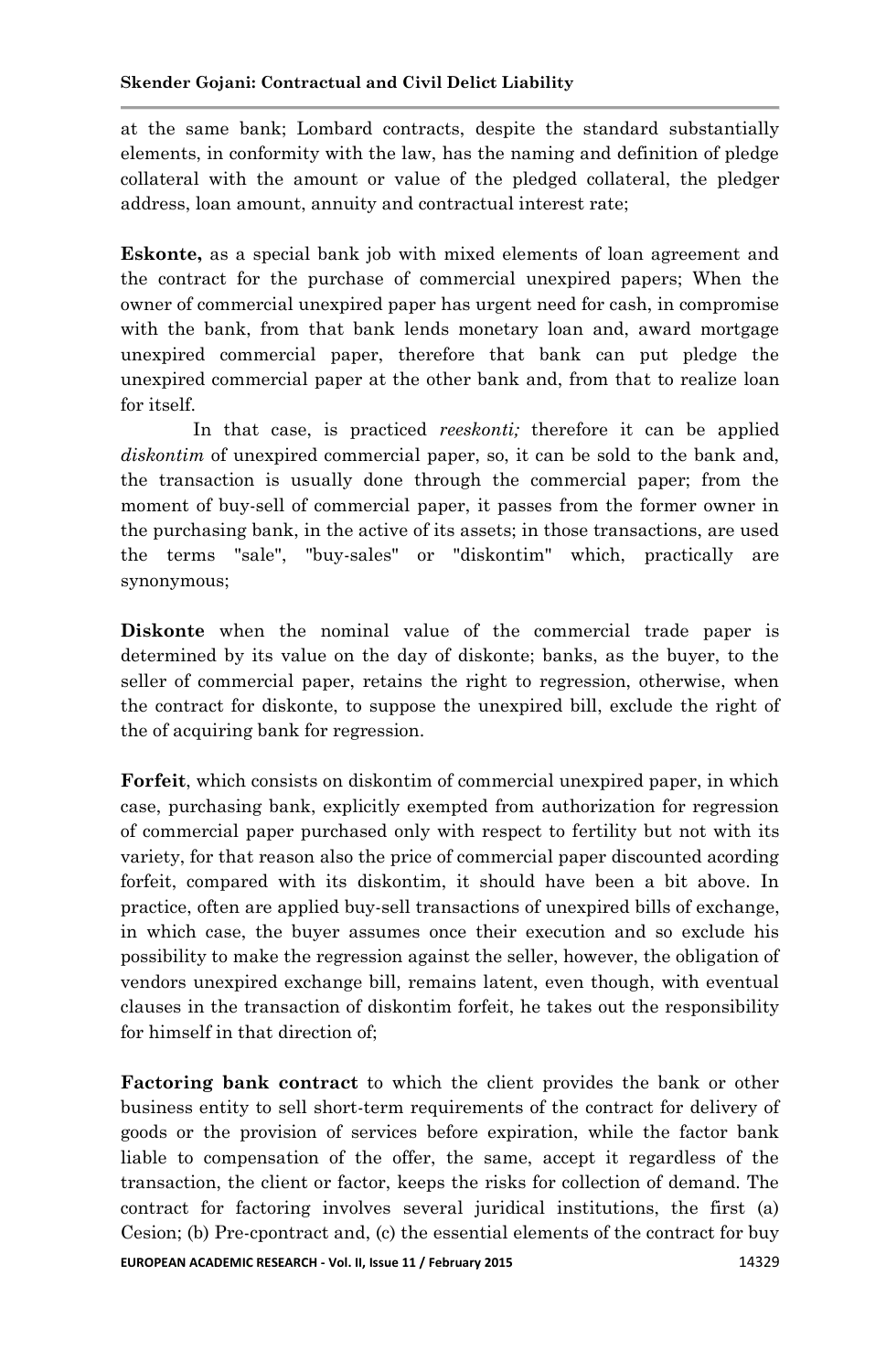and sale. With factoring contract, practically, can be violated requirements from any contract, but, primarily, the requirements of the delivery of goods or services and requirements arising from the customer's business activity; also, with the contract for factoring insurance company requirements can be violated, contractual requirements for storage, reimbursements requirements, shareholder demands from his shareholding company ...;

The contract for factoring is labeled, consensual, bilateral, oneroze and commutative; Buyer - service or application factor, practically takes over the contractual responsibility of the third party, *stare del credere* that consists in taking over the responsibility for collecting the request of (*Ehling, H., Zivilrechtliche Probleme der Vertaglichen Ausgestalung des Inland – Factoring, Berlin, 347)*; the debtor's payment capacity is expressed in the contractual risk of factor-bank or other business buyers.

Factoring is applied in the form of "*Old Line Factoring*" U.S.A., GB, or "*Echte Factoring"* in Germany etc. After factoring contractual, the factor, the purchasing bank notifies the debtor of seller who then becomes a debtor of factor and, with that transaction, is practiced the transfer of request of the seller - buyer client - factor; with the notification, informing the debtor client vendor, it remains debtor factor buyer and considered immediately after contracting searchable and is known as "*Conventional Notification Factoring".* Factoring is applied in international business transactions in the same proceeding in domestic relations with that, at least a contractor should be external. *In international factoring*, regularly are presented four subjects: (a) the seller - the client; (b) local factor; (c) the foreign buyer and (d) the external factor in the buyer's country; for the unification of rules which refer to international factoring, *UNIDROIT* has concept the Contract for International Factoring which in 1988 ended in the Convention f Contract for International Factoring

**Banking transaction for accepting**, in which case, the bank does not afford the consumer the money but it accept bill of exchange, respectively the commercial paper, with the aim of increasing its prolificacy and quality, then, that accepted bill of exchange, its owner may use primarily in the lending function, with that, banks, for that commercial paper is the main debtor. The expiration of commercial paper taken for granted by the bank, is lending of banking client, the owner of the exchange bill. The exchange bill can be used as a means of payment and as an instrument for strengthening the credit contract;

**Reimbursement work**, which mainly is practiced for foreign trade credits, so that the bank grants loans to the importers, often, with his coverage of documents of goods and, it made available to exporters. Reimbursement loan is practiced with various combinations. With reimbursement loan is avoided the eventual scepticism of exporter from the importer, on the one hand and,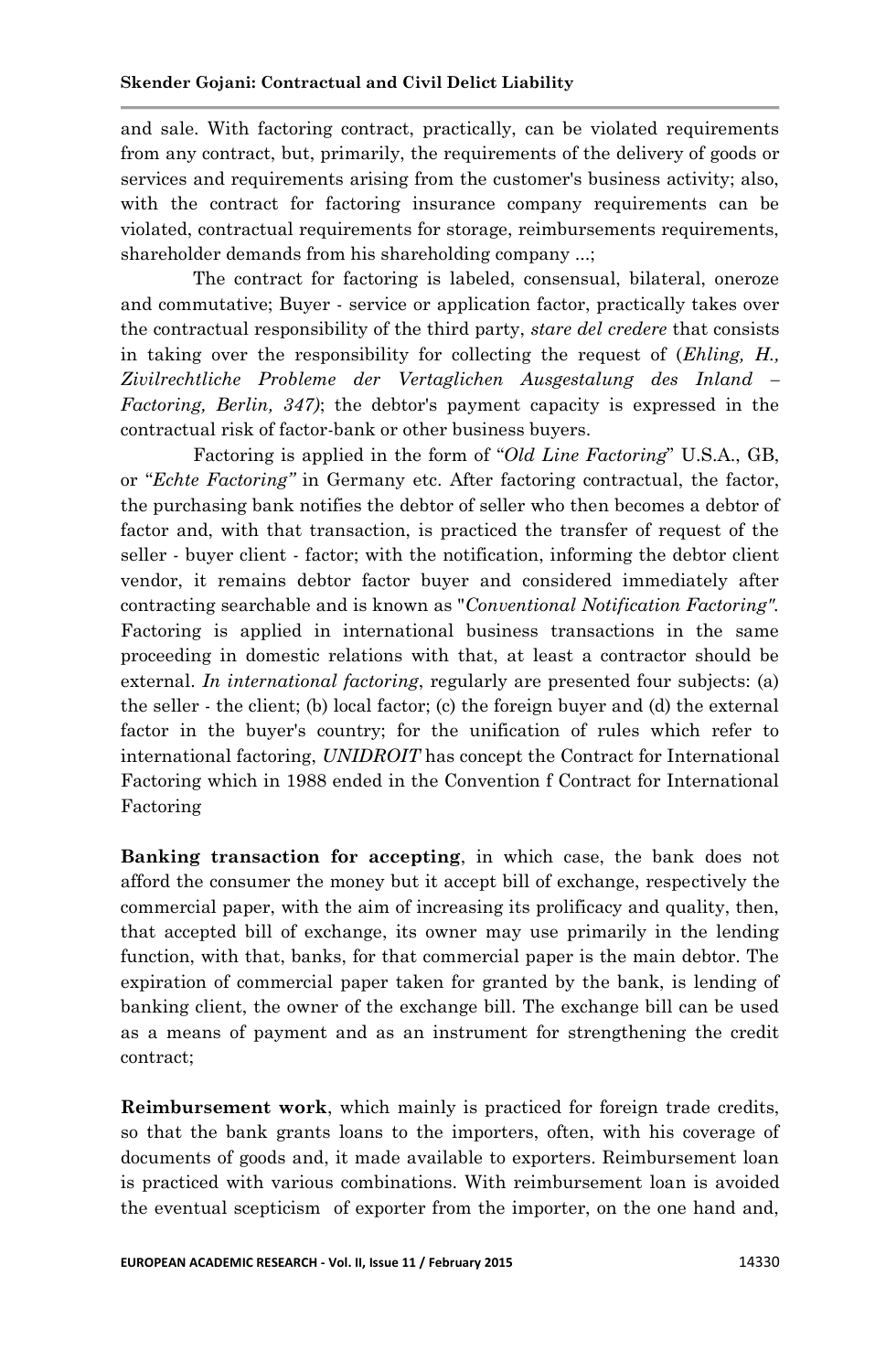the importer, who may even be unknown enough, with it "he is armed" and "promoted" as a serious importer, on the other hand;

**Vinkular work,** in which the bank, for anti-service, is equipped with documents of goods of the importer, from that he ensures for the correct implementation of the contract of the loan. When the bank realizes the payment of the loan, then, the bank returns the documents of goods of importer- vinkulare loan user;

According the conditionality with interest rate, the loan may be with interest rate which may be contractual regular. The contractual interest rate is payable from the date of commencement of loan to its liquidation, whereas the *interkalare* interest is payable from the date of contracting until the day of commencement of loan without interest rate.

The loan can be requested and granted intentionally or unintentionally defined: for annual leave; medication; for hiking and recreation; Purchase or "personal needs", in the form of:

**The (un) defined** or the (un) intended), in practice, it often happens that, loan seeker defines the creditor "purpose" which the lender allows, but, then, the borrower, the former loan seeker, the allowed loan uses for other purposes; for example, requires loan for agriculture or livestock and the approved funds for that purpose uses for a vehicle purchase!

**By the method of loan repayment, the loan can be: The one time lapsed** (gets  $\epsilon$  100,000, and that sum is obliged to repay to that sum in the specified date in the contract); **Many time lapsed** (the borrower receives  $\epsilon$ 100,000 and that sum is obliged to repay in three periods and that in proportional amounts and **amortization** (which sum is repaid back with annuities, including in them the monthly interest;

## **Conclusion**

From this work we have achieved to understand the theoretical viewpoint, but above all the Juridical-Entrepreneurship perspective of contract for loan, form of contract for loan, and the essential elements and clauses of loan agreement. Loan agreement represents one of the formal contracts and very important in the relationship between borrower and lender (creditor and debtor). The contract is a legal action through which one or more parties create or extinguish a legal relationship. It is a key element of business relations. It should be based on a legitimate cause. The object of the contract shall be determined and determinable.

So, from this paper, we managed to understand that the contract is an instrument and very important contributor of obligations under mandatory law, and also represents a central institution within the legal communication between the contracting parties